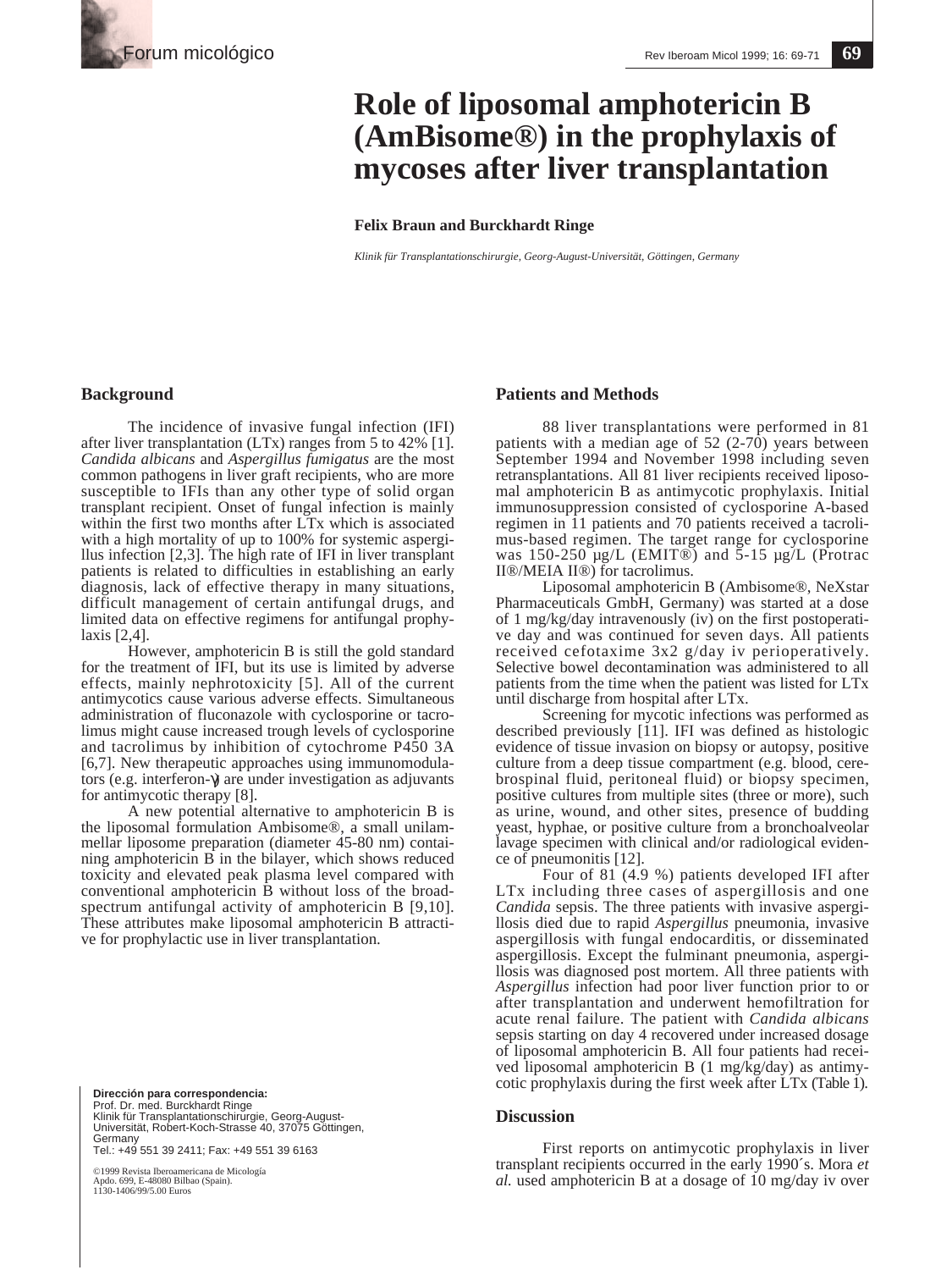| Table 1. Characteristics of liver recipients who developed deep fungal infection. |  |
|-----------------------------------------------------------------------------------|--|
|                                                                                   |  |

| Patient, Child-Pugh - Classification        | 42 yom, C                                     | 59 yof, C                                                                                  | 22 yom, C                                               | 60 yom, B                                                                                                                      |
|---------------------------------------------|-----------------------------------------------|--------------------------------------------------------------------------------------------|---------------------------------------------------------|--------------------------------------------------------------------------------------------------------------------------------|
| Indication for LT <sub>x</sub>              | cirrhosis (alcohol)                           | hyperacute liver failure                                                                   | cirrhosis (HBV/HDV)                                     | cirrhosis (HCV)                                                                                                                |
| Relevant history preLTx                     | esophageal bleeding<br>(PVT due to TIPS)      | $ARF \Rightarrow HF$ until death,<br>coma                                                  | pPVT                                                    |                                                                                                                                |
| <b>LTx</b>                                  | emergency OLTx                                | auxiliary LTx (S I-IV)                                                                     | <b>OLTx</b>                                             | <b>OLTx</b>                                                                                                                    |
| Primary graft function<br>Retransplantation | PF<br>no                                      | <b>PDF</b><br>no                                                                           | reLTx for PNF pod 3,<br>rereLTx for PDF pod 22          | reLTx for PNF pod 5                                                                                                            |
| Immunosuppression                           | CyA, ATG, P                                   | Tac, P                                                                                     | Tac, MMF, P                                             | Tac. MMF.<br>PMP 500 mg pod 14-16                                                                                              |
| Pathogen                                    | Candida albicans                              | Aspergillus fumigatus                                                                      | Aspergillus spp                                         | Aspergillus spp                                                                                                                |
| Diagnosis of DFI                            | blood, bile, BAL                              | BAL pod 8                                                                                  | post mortem (DA)                                        | post mortem (DA)                                                                                                               |
| Clinical signs                              | fever, leukocytosis pod 4                     | deteriorated pulmonary<br>gas exchange pod 7.<br>pneumonia and<br>pulmonary bleeding pod 8 | $ARF \Rightarrow HF \text{pod } 2-17$ ,<br>fever pod 22 | $ARF \Rightarrow HF$ pod 1-19.<br>fever, brain edema,<br>multiple ischemic areas<br>and small hemorrhages<br>in CT-scan pod 16 |
| Therapy                                     | Ambisome 3 mg/kg/d,<br>flucytosin 150 mg/kg/d |                                                                                            | Ambisome 1 mg/kg/d,<br>vancomycin, meropenem            | piperacilline/tazobactam,<br>switched to meropeneme                                                                            |
| Outcome                                     | alive, follow-up 4 years                      | died pod 9                                                                                 | died pod 24                                             | died pod 19                                                                                                                    |

Abbreviations: HBV (hepatitis B virus infection), HDV (hepatitis D virus infection), HCV (hepatitis C virus infection), OLTx (orthotopic liver transplantation), pPVT (partial portal vein throm-<br>bosis), TIPS (transjugular p

10 to 15 days in liver recipients that were considered at high risk of developing fungal infection on intensive care. The fungal infection rate was 7.5% with an overall mortality rate of 1.3%, and no patient suffered from *Aspergillus* infection [13,14]. In another study, prophylactic administration of conventional amphotericin B at a dosage of 0.5 mg/kg/day resulted in 3/55 cases of invasive aspergillosis after LTx [15]. A randomized double-blind, placebo-controlled study including 77 liver graft patients showed a significant lower incidence of deep fungal infections in patients receiving liposomal amphotericin B (1 mg/kg/day) for the first 5 days after transplantation. Also, antimycotic prophylaxis was less expensive by \$5000 than treatment of proven invasive fungal infections in the patients receiving placebo [16]. However, in our series liposomal amphotericin B (1 mg/kg/day) was not sufficient to prevent systemic aspergillosis.

Besides the approach of antimycotic prophylaxis, early detection of invasive aspergillosis is a major goal to reduce the high mortality of invasive aspergillosis. A recently developed sandwich ELISA detecting *Aspergillus* galactomannan (Platelia, Sanofi-Pasteur, France) appears to be useful for early diagnosis [17,18].

A comparison of four study periods in the time from 1988 to 1994 demonstrated a major shift in the microbial etiologies of infections, particularly of pneumonitis after LTx. While the overall incidence of pneumonia decreased from 34 to 15 %, the incidence of fungal pneumonia increased from 9 to 37 %. This changing pattern of microbial etiologies is suggested to be caused by the use of modern immunosuppressive agents [19]. However, patient survival and quality of life improved since the introduction of cyclosporine A and other new immunosuppressives. Comparing major infectious complications and outcomes between cyclosporine and tacrolimus in liver recipients revealed no significant difference for deep fungal infections [20].

Reflecting the patients preoperative status, all patients with deep fungal infection had advanced end stage liver disease. Primary non-/dysfunction, complicated hyperacute liver failure, retransplantation, early acute renal failure requiring hemofiltration, long-term mechanical ventilation, and antibiotic therapy for infection of unknown origin were risk factors present in the three patients, who died of aspergillosis. These findings are in accordance to previous reports on risk factors for deep fungal infection in liver recipients [1,4, 21].

In summary, liposomal amphotericin B in a dose of 1 mg/kg/day iv could be used as a potent prophylaxis to prevent *Candida* infection in the early phase after LTx. However, higher dosage of liposomal amphotericin B are required to prevent aspergillosis. Patients at risk of acquiring invasive aspergillosis should possibly be given 3 mg/kg/day iv ( 1 mg/kg/day conventional amphotericin B). This is the suggested therapeutic dosage for treatment of invasive mycosis [22-24]. Prophylactic administration of liposomal amphotericin B  $(3 \text{ mg/kg/day})$  should be continued until the risk factors like graft non-/dysfunction, retransplantation, fulminant hepatic failure, acute renal failure, and long-term mechanical ventilation are controlled.

> *We gratefully acknowledge Prof. Dr. R. Rüchel (Abteilung für Medizinische Mikrobiologie, Georg-August Universität, Göttingen, Germany) for fruitful discussions and critical reading of the manuscript.*